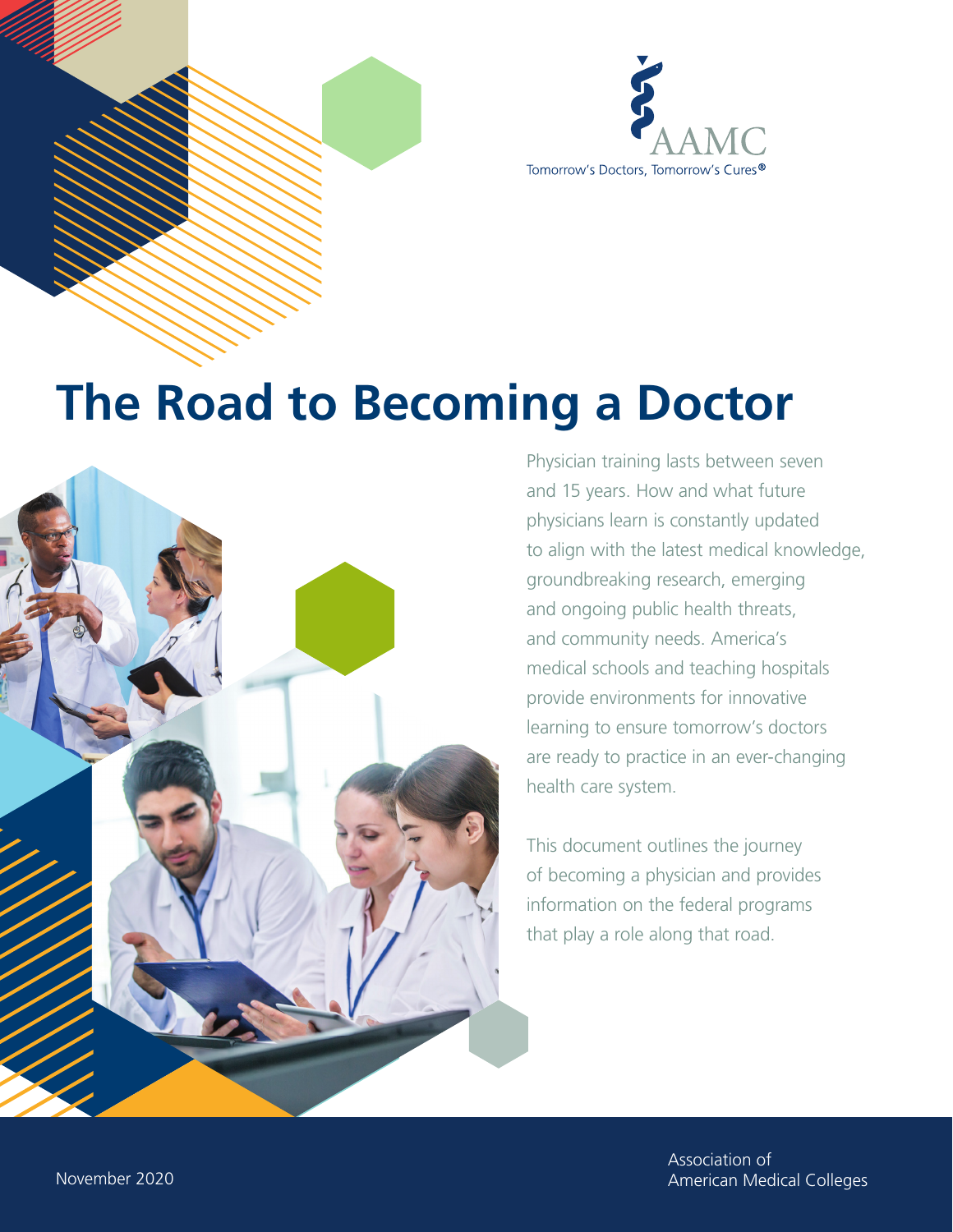# **Before Medical School**

- Students interested in becoming physicians take rigorous prerequisite courses and the Medical College Admission Test® (MCAT®).
- Many medical school admissions officers use a holistic review process when considering applications, balancing applicants' experiences, attributes, and academics to gauge how they might contribute as medical students and physicians to caring for patients and improving the health of all.

### **Federal Role**

• Efforts to engage young people in the health professions supported by the Health Resources and Services Administration Title VII programs, such as the Health Careers Opportunity Program, and other efforts help recruit students from underrepresented backgrounds. They also provide mentorship and support for enrolled health professions students.



 $\bullet$ 

# **Medical School**  Four Years\*

- Coursework through classroom, clinical, and community experiences — covers science, the latest innovations in treatment and diagnosis, problem-solving and communication skills, prevention and care, professionalism, and medical ethics. Medical students are trained in these areas alongside other future health professionals.
- Each medical school develops its own curriculum, in part, to meet the health care needs of its community, the unique mission of the school, and the learning needs of its students while also meeting the Liaison Committee on Medical Education's rigorous requirements for accreditation.
- All institutions integrate research into the curriculum. For students interested in combining medical school and graduate school within an integrated curriculum, 114 institutions offer joint MD-PhD programs.
- During the final year of medical school, students choose the type of medicine they will practice on the basis of personal interests, clinical experiences, and other factors and apply to residency programs. There are more than 120 options to choose from, including family medicine, pediatrics, emergency medicine, geriatrics, oncology, psychiatry, and surgical specialties like neurosurgery and ophthalmology.
- At the same time, students often develop specialty-specific skills and explore other areas important to medicine, including research, public health, and global health.
- Most students are matched to one of their preferred residency programs through the National Resident Matching Program® (NRMP®).
- On Match Day in March, students learn where they will begin their residency training.



#### **Federal Role**

- Title VII Area Health Education Centers and partnerships with other institutions allow students to train in a variety of settings, including community health centers and physicians' offices.
- Other Title VII programs in primary care, geriatrics, and behavioral health support enhanced training in certain areas for medical students and other health professions students.
- *\* Although innovative programs that may decrease the number of years in medical school are being offered and tested, the vast majority of medical school programs are four years.*



• The costs directly associated with this training are covered in part by Medicare Direct Graduate Medical Education (DGME) payments, although these payments have been limited since 1997. Teaching hospitals cover the full costs of training more than 18,000 residents above those supported by DGME payments.



## **The Match®**

• Public Service Loan Forgiveness (PSLF), the National Health Service Corps (NHSC), and other federal programs help physicians repay any loans accrued in medical school in exchange for practicing in underserved and rural settings.



# **Residency Training**  Three to Seven Years

- During graduate medical education (GME), resident physicians receive supervised, hands-on training in programs accredited by the Accreditation Council on Graduate Medical Education.
- Residents train as part of a patient care team alongside other health practitioners and under the supervision of attending physicians. Exposure to specialized services, a variety of care settings (including community clinics, rural settings, and Veterans Affairs facilities), diverse patients and cases, and cutting-edge research and care prepares them to treat all patients no matter where they choose to practice.
- Some residents choose to undertake a fellowship after completing their residencies, adding one to three years of study in a subspecialty area.

### **Federal Role**

## **Continuing Medical Education**

- A physician must obtain a state license to practice medicine. After completing residency, many physicians also become board certified in their chosen specialty. Twenty-four specialty boards establish criteria physicians must meet to be certified.
- The rapid pace of change in medicine makes continuing medical education programs or continuing professional development essential.
- Specialty boards require regular recertification, a process called continuing certification.

#### **Federal Role**